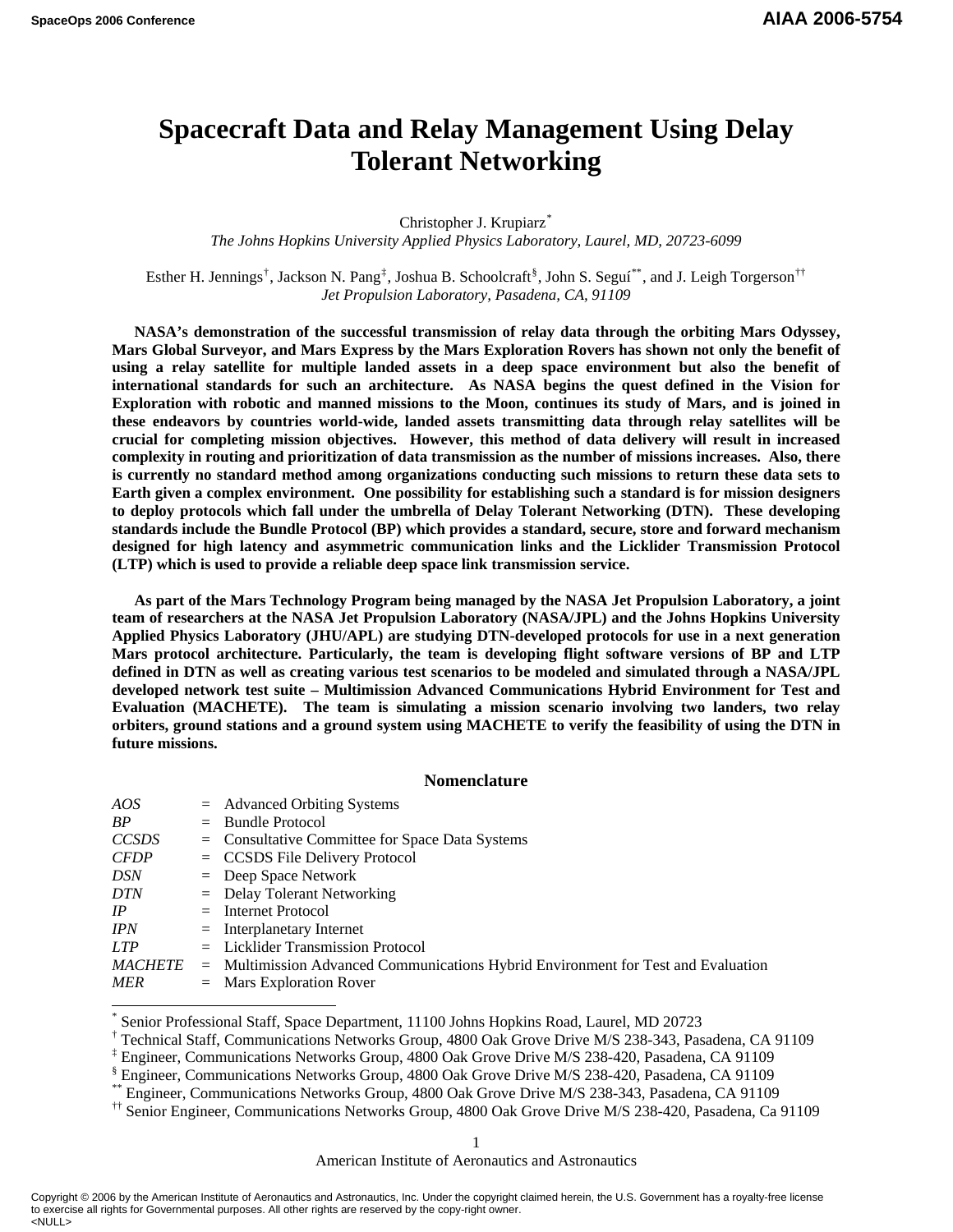| MOC         | $=$ Mission Operations Center                   |
|-------------|-------------------------------------------------|
| <i>PDU</i>  | $=$ Protocol Data Unit                          |
| PTL         | $=$ Protocol Test Lab                           |
| <i>SFO</i>  | $=$ Store-and-Forward Overlay                   |
| <b>SCPS</b> | $=$ Space Communications Protocol Specification |
| <b>SLE</b>  | $=$ Space Link Extension                        |
| <b>SOAP</b> | $=$ Satellite Orbital Analysis Program          |
| <b>TCP</b>  | = Transmission Control Protocol                 |
| ТC          | $=$ Telecommand                                 |
| TM          | $=$ Telemetry                                   |
| <b>UDP</b>  | $=$ User Datagram Protocol                      |

## **I. Introduction**

URRENTLY at Mars there are the orbiters Mars Odyssey, Mars Global Surveyor, Mars Express, and Mars CURRENTLY at Mars there are the orbiters Mars Odyssey, Mars Global Surveyor, Mars Express, and Mars Reconnaissance Orbiter and the two Mars Exploration Rovers, Sprit and Opportunity. The rover vehicles return up to 95% of their science data via relays through these orbiters as opposed to a Direct-to-Earth link. Mars Odyssey is used as the primary relay for this purpose with Mars Express having been used as a demonstration of an international relay and Mars Global Surveyor being available for emergencies. The relay spacecraft have a circular buffer in which data packets from the rovers are stored. This data is stored on the same Solid State Recorder as the science data for the orbiter or, as in the case of Mars Global Surveyor, within one of the instrument's storage. The data is then downloaded when bandwidth is available on the Deep Space Network.

While the extensive amount of data returned from the rovers has demonstrated this architecture to be highly successful and functional, as the number of assets both on Mars and in orbit increases, the complexity of preplanning all the communication paths of these missions has the potential to be overwhelming. In fact, the planning process may be described as a constrained optimization problem where communication links may be unavailable for long periods of time and a finite storage constraint exists at each asset<sup>1</sup>; the optimization objective might be to minimize the average delay of data from sender to receiver.

Furthermore, as organizations outside of the NASA Jet Propulsion Laboratory (NASA/JPL) teams operate spacecraft at Mars, mission planners will find it problematic to plan across disparate organizations. From a system perspective, this architecture precludes the ability of the landers to delete data until it is confirmed on the ground (which can take many minutes or hours due to round trip light time, line of sight, or operational delays), does not allow for prioritizing of data across missions and instruments, and does not provide a well-documented standard by which future missions can "plug-and-play" into the Mars network infrastructure.

In response to a Research Announcement in 2004, NASA awarded a contract to The Johns Hopkins Applied Physics Laboratory (JHU/APL) and NASA/JPL to develop a suite of "next generation" protocols for future Mars missions. The goal of this project is two-fold: (1) to model and simulate future Mars networks and potential protocols and (2) to develop flight software implementations of selected protocols. Along with the current suite of protocols defined by the Consultative Committee for Space Data Systems (CCSDS), the team selected additional developing standards, including the Licklider Transmission Protocol (LTP) and the Bundle Protocol (BP), that fall under the Delay Tolerant Networking (DTN) umbrella. The responsibilities on this project are divided between NASA/JPL performing the simulations with input from JHU/APL and JHU/APL engineers developing the flight software.

## **II. Delay Tolerant Networking**

DTN began as an effort to standardized communications for the Interplanetary Internet  $(IPN)^2$ . As work progressed, researchers observed that deep space communications was, in fact, a specialized domain of a larger group of challenged networks. These networks all had similarities in that they experienced several of these features: asymmetric communication, high error rate links, long delays, and intermittent connectivity. As a result, the network community is developing a body of research and both NASA and the Defense Advanced Research Projects Agency (DARPA) have established funding to continue work on this technology.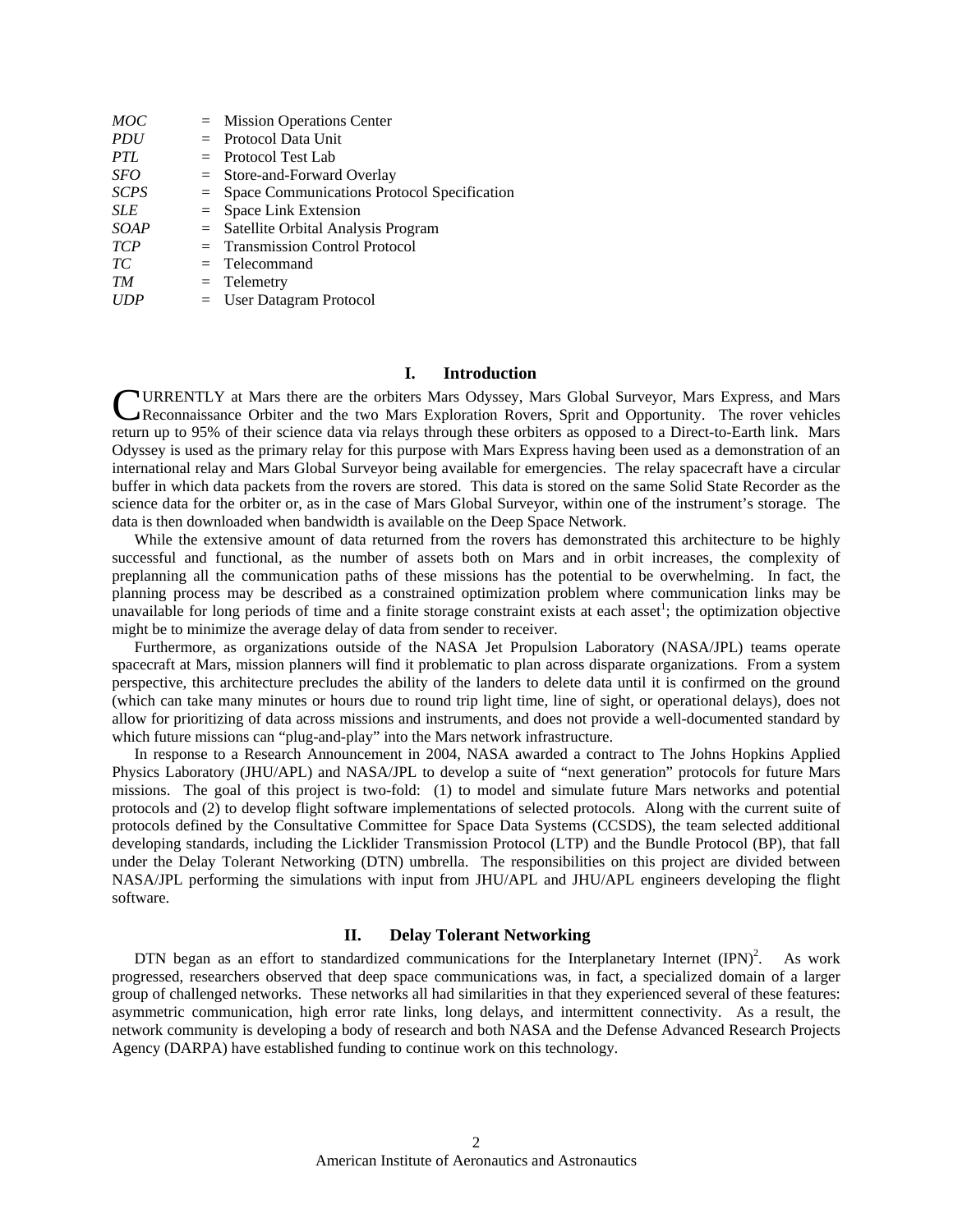LTP is a long haul protocol which provides a reliable service across a deep space link<sup>3</sup>. Evolved from the retransmission procedures of the CCSDS File Delivery Protocol (CFDP)<sup>4,</sup> LTP ensures that data sent from a spacecraft to the ground or vice versa is received correctly without the additional overhead of manual verification of the data. BP is a standard protocol for performing store-and-forward transmission and is an overlay network which provides a common interface handling data units called bundles across heterogeneous networks while maintaining an end-to-end networking capability<sup>5</sup>. BP acts as a common overlay for hosts running disparate transport layers which allow tuned protocols to be used in regions where they are appropriate. Through this BP overlay, these different transport protocols that couldn't communicate with each other before will be able to do so. This is essential for a Mars network as typically data from a rover or lander is not sent through a real-time relay link. Instead, data must be stored on the orbiter to await transmission and it must rely on different underlying protocols at different points along the communication path. In a Mars relay environment, BP and LTP would be used in conjunction with each other. A sample protocol stack for BP/LTP is show in Fig. 1. This example shows how LTP and BP can be inserted into a standard protocol stack with BP as the common protocol across networks using three different underlying protocols: 1) the lander reliably transmits bundles via the CCSDS Proximity-1 protocol to the orbiter, 2) bundles flow over LTP to reach Earth with guaranteed delivery, and 3) the bundles are transmitted over the Internet using standard terrestrial communication such as TCP/IP.



**Figure 1. BP/LTP Protocol Stack for Future Mars Architectures** 

The Bundle Protocol operates at a sub-application "bundle" layer providing end-to-end communication over performance-challenged networks while allowing interoperation between highly heterogeneous networks much as IP does; however, through the use of specialized convergence layers adapters the bundle protocol "sits" on top each local internet's preferred transport protocol and is more flexible than IP allowing for interconnecting greater differing network types than IP. Analysis and simulation has shown that TCP does not scale to the requirements of the InterPlanetary Network due to the long round trip light times and high error rates. It is worth noting that BP does not replace IP but rather uses a TCP/IP convergence layer adapter when connection is needed on an IP-based network. For example BP would use TCP, LTP, CCSDS Proximity-1 Space Link Protocol convergence layer adapters for the terrestrial Internet, the interplanetary backbone, and the planetary surface networks, respectively.

#### **III. Advantages of DTN Protocols**

As part of its initial analysis of whether introducing BP/LTP in a Mars environment was worth the added complexity in flight software, the team examined the current MER Mars relay baseline architecture in an effort to determine what benefits BP/LTP could provide.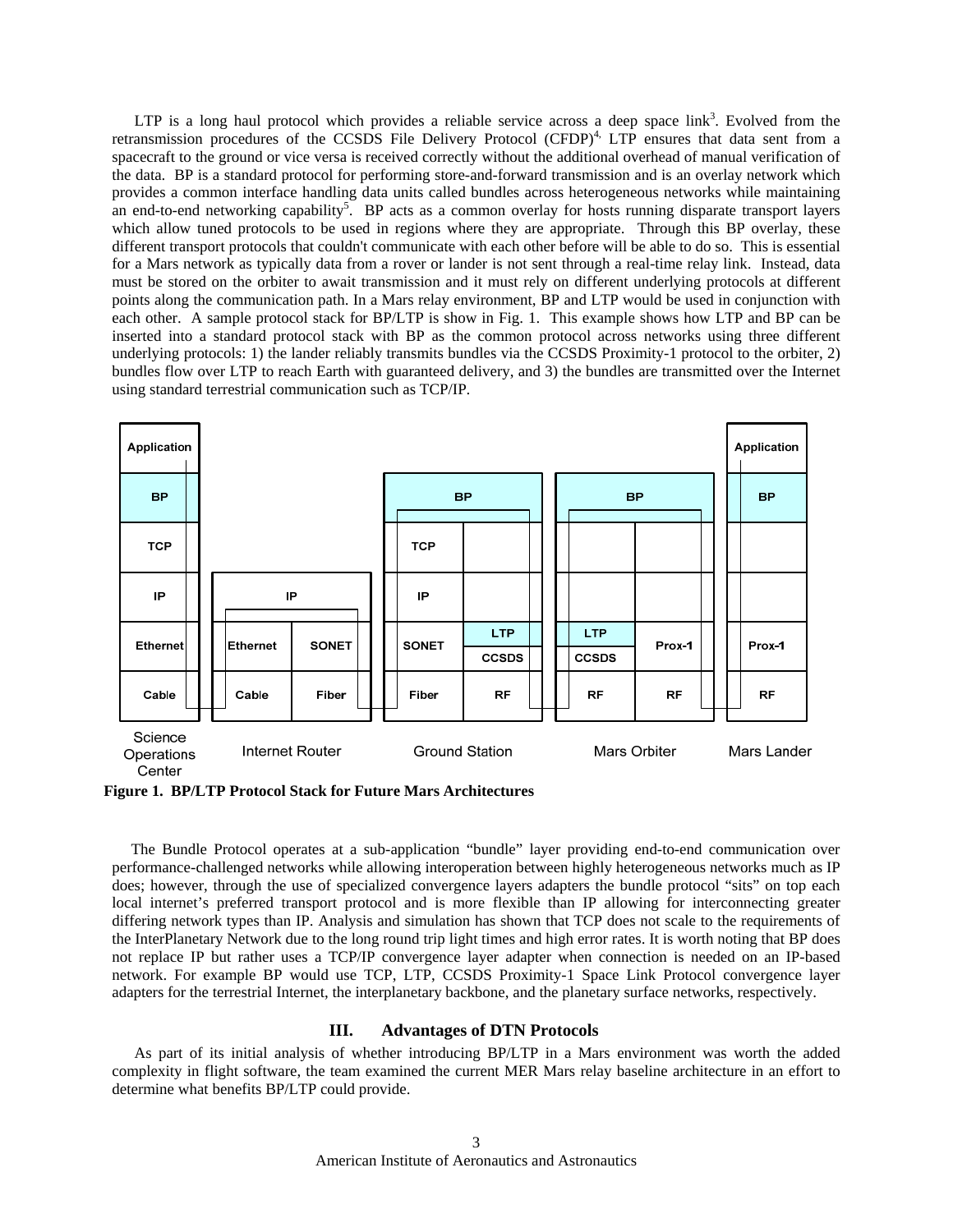## **A. Standardization**

Once the LTP and BP specifications are finalized, BP/LTP will provide a standard method of store-and-forward communication in deep space as well as other terrestrial applications. Researchers in the worldwide networking community are currently working towards standardization of both LTP and BP. Unlike proprietary or closed protocols, the development process for LTP and BP is open to contributions from experts not only in the space environment, but those from other areas of specialization. This process allows BP/LTP to be rigorously examined and evaluated by a large number of individuals as opposed to only a small number in a typical proprietary development environment. Finally, international standards will not limit communication between spacecraft of different organizations or countries.

## **B. Resource Savings**

With current Mars operations, mission controllers only delete data from a landed asset upon confirmation that the data was received correctly on Earth. As a result, given round trip light time ranges at Mars of 10-40 minutes, a significant delay occurs from the time the data is sent from the lander to Earth and the time that the data is deleted. During this time, the data occupies valuable storage on-board the orbiter and landed assets. BP/LTP removes this requirement by providing reliable store-and-forward through custody transfer<sup>6</sup>. Once the data has been sent from the spacecraft, the protocols ensure reliable delivery to the mission and science operations centers.

## **C. Dynamic Data Prioritization**

Currently, data are stored on-board a relay satellite with the current Mars network infrastructure via first-in, firstout queue with relay data taking precedence over orbiter spacecraft data. No dynamic prioritization is done regarding the actual contents of the data; prioritization is dependent on the scheduled command sequences. This shortcoming does not inherently permit expedited or emergency data from taking a higher priority when bandwidth is available to Earth. BP directly provides this capability through its prioritization scheme, which contains low/medium/high priority levels. Through this system, high value data can take precedence on an as needed basis.

#### **D. Delay Tolerance**

BP is designed to be delay tolerant. Bundles can be produced without concern for when they will be transmitted during a subsequent Deep Space Network (DSN) link opportunity. However, this may not always be sufficient in the event of time dependent data. BP accounts for this though the use of a time to live field. In the event that certain science or spacecraft data may become "stale" if the relay satellite does not deliver the data in a timely fashion, the data will be recognized as a candidate for deletion when storage becomes scarce.

#### **E. Long Haul Retransmission**

There is no standard recommendation for reliable transmission of science data over deep space link for non-file data. LTP provides a transport-layer service through the use of a proven retransmission capability similar to the currently flying CFDP. CFDP provides a retransmission capability, but since CFDP is an application it is dependent upon the use of files.

## **F. Closing the Loop at the Ground Station**

BP/LTP provides a method to "close the loop" at the ground station instead of at the mission control center. For Mars relay data, this would be useful in that the retransmission of corrupted relay data is requested at each hop. For instance, long-haul data from a relay agent can be retransmitted when it initially reaches Earth at the ground station instead of being transmitted to a JHU/APL MOC/SOC, routed to NASA/JPL or another organization's MOC/SOC before retransmission can be requested.

#### **A. Use of Thin Application Layers**

Without a form a reliable retransmission in lower layers, applications are required to implement their own retransmission capability. As an example, CFDP has two methods for transmission of data: 1) acknowledged and 2) unacknowledged. Acknowledged mode guarantees delivery of data, but at a cost of extra complexity in the software. Additionally, this retransmission capability crosses over different layers in the protocol stack instead of relying on the underlying protocols (such as TCP in a terrestrial environment) to do the retransmission. BP/LTP allows CFDP to operate in a simplified, unacknowledged mode by moving the guaranteed delivery to a lower layer (LTP).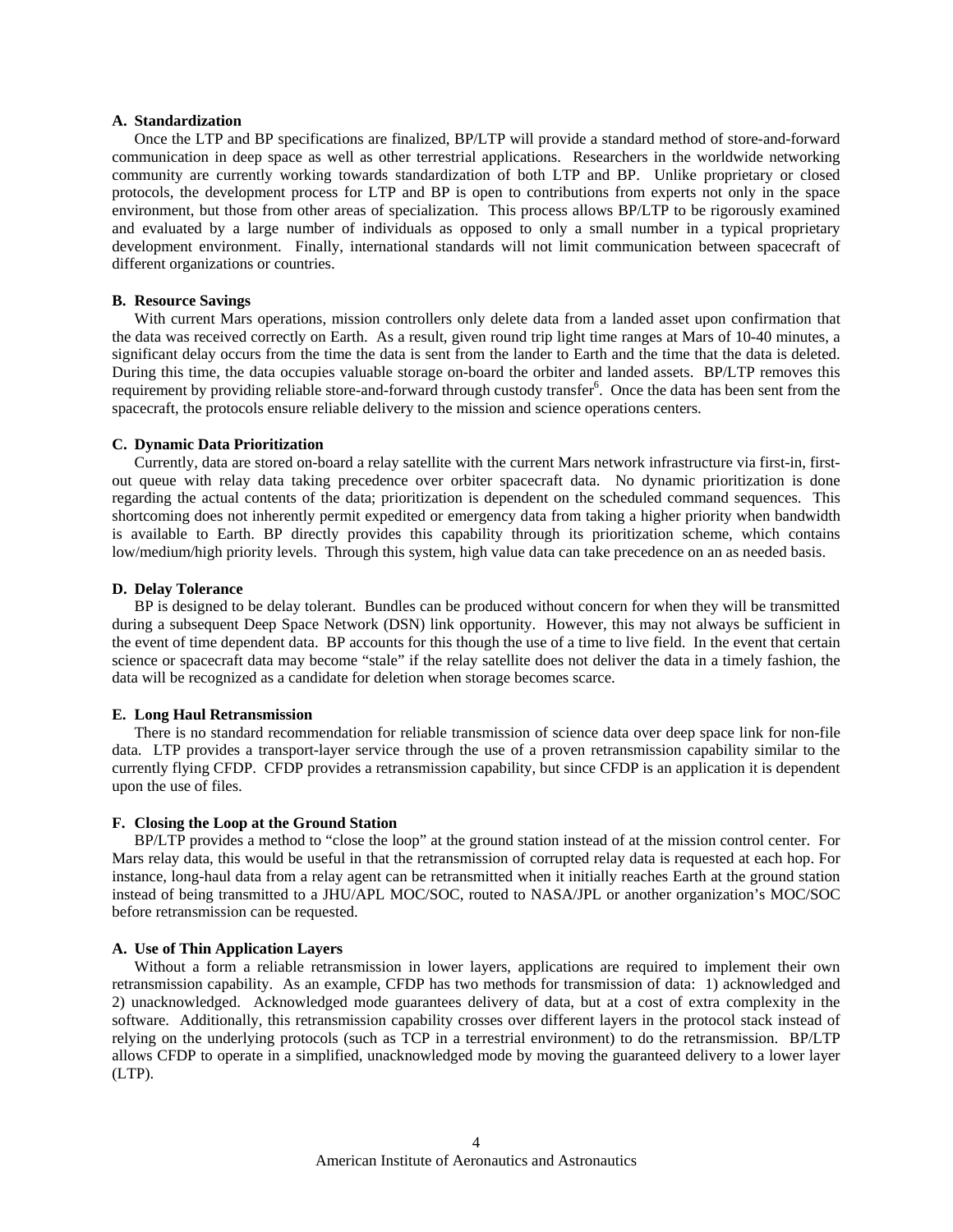## **IV. Future Mars Network Architectures**

As a step towards examining the use of BP/LTP in a Mars environment, the NASA/JPL and JHU/APL team developed two initial reference architectures for future Mars network needs and to provide a reference point for comparison of the BP/LTP scenario. The first scenario uses CFDP and the second BP/LTP. The nodes of the network consist of two landers  $(L_1, L_2)$ , two orbiters  $(O_1, O_2)$ , three Deep Space Network (DSN) stations  $(D_1, D_2)$ , D3), and one Mission Operations Center (MOC).

## **A. Using CFDP**

Figure 2 shows a Mars network architecture that uses CFDP for data transmission. This scenario makes use of the CFDP Store-and-Forward Overlay (SFO) where each waypoint user (in this case, the orbiters and the DSN stations) takes complete custody of a file before it transmits elements of that file further towards its destination. In this example, data are collected by the Mars landers into files. When the bandwidth is available, the files are broken into smaller segments called Protocol Data Units (PDUs). These PDUs are transmitted to one of the two orbiters,  $O<sub>1</sub>$ or O2, along with Metadata PDUs which provide information about the file such as the filename. These PDUs flow over the CCSDS Proximity-1 protocol between a lander and an orbiter and the files are reconstituted onboard the orbiter<sup>7</sup>. Once the orbiter receives the complete file, it then performs another transfer of that file to the DSN ground stations over the CCSDS TM Space Data Link Protocol<sup>8</sup>. From there, the data are transferred to the appropriate mission data center via the Space Link Extension (SLE) services<sup>9</sup>. . Throughout this process, the CFDP acknowledged mode is used to ensure delivery of the data through retransmissions of PDUs where necessary.





A limitation in this architecture is that it requires full delivery of a file to an orbiter before that file can be transmitted to Earth. It does not allow for parts of a file to be transmitted to one orbiter and parts to another orbiter. As a result, files need to be tailored to fit within a given bandwidth margin or a given storage allocation. Also, if a pass is missed or an anomalous situation occurs with the orbiter, the transmission of the file's data will cease unless transmission of the file is manually rescheduled or a transaction may have to be cancelled midstream before a file can reach the ground station. The manual rescheduling of these links increases mission costs due to additional planning by the mission operations teams and delays the receipt of data by the science teams.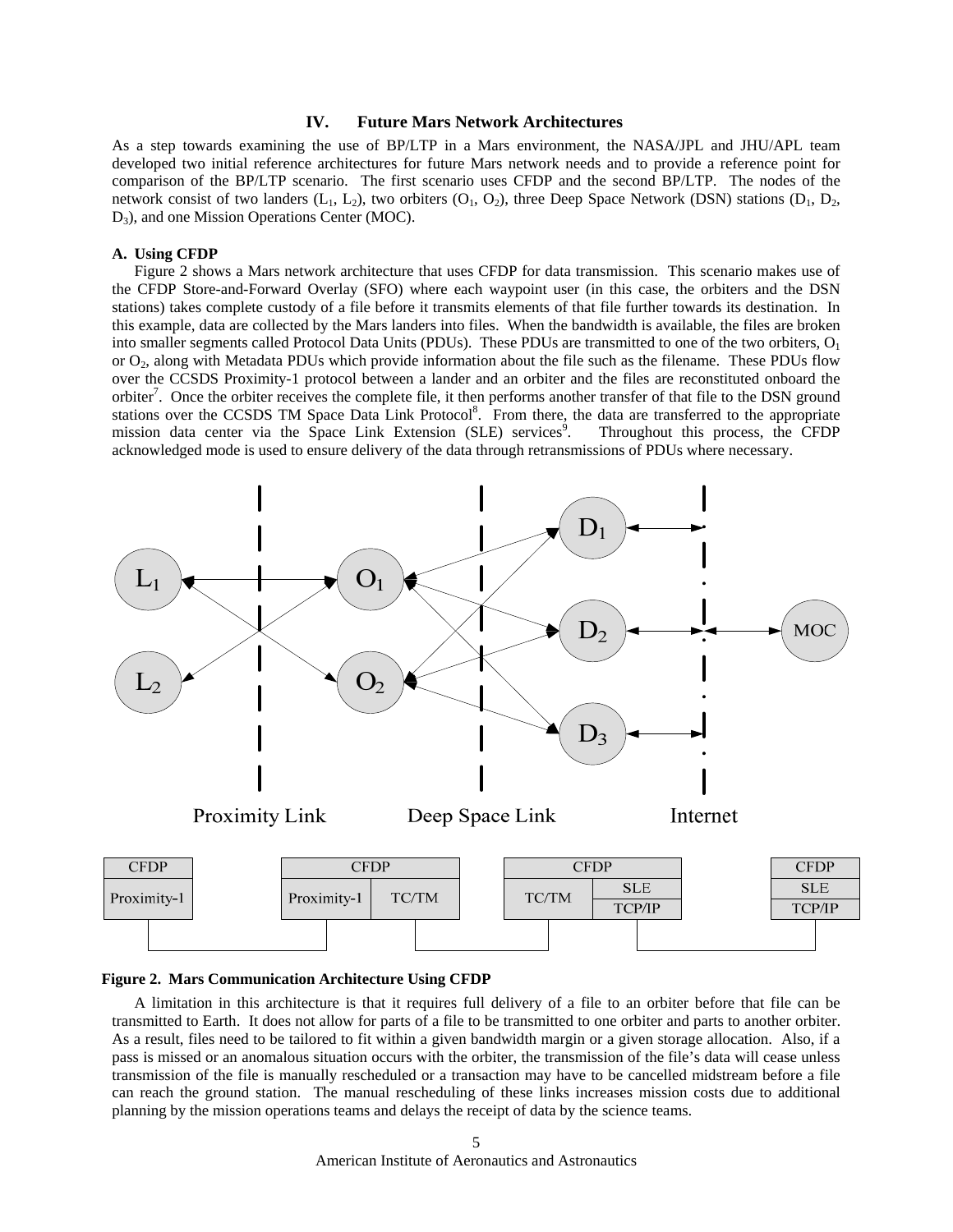## **B. BP/LTP**

An alternative solution to using CFDP SFO is shown in Fig. 3. CFDP is again used, but in this case unreliable mode is used where data is not automatically retransmitted by the CFDP protocol. Instead the CFDP implementation is simplified and the CFDP layer is made "thinner" by relying on underlying protocols (Proximity-1, LTP) to perform retransmissions. Specifically, CFDP provides directory access and file access capabilities. Also, instead of CFDP PDUs being the common unit across the network, the network uses BP bundles. To start, PDUs are placed in BP bundles and the bundles are reliably transmitted to the orbiter via the Proximity-1 protocol. Bundles are stored onboard the orbiter until bandwidth becomes available to transmit the data to Earth. At that point, the BP bundles are reliably transferred to DSN stations via LTP over TC/TM.



**Figure 3. Mars Communication Architecture Using DTN Protocols** 

Unlike with CFDP SFO, BP/LTP allows for CFDP PDUs for a single file to be transmitted along multiple paths. If a bundle containing a PDU is not received by an orbiter or an expected orbiter path suddenly becomes unavailable, the bundles can be rerouted along a different path to the destination. Dynamic routing in DTN is a current research area. Since our main focus is not on developing dynamic routing algorithms, we assume complete knowledge of the dynamic changes of link availability in order to reroute bundles.

The protocols in our simulation are used to model communication in a potential Mars relay network. We are using the topology of and historical data pertaining to the current Mars Exploration Rover/Mars Odyssey/Mars Global Surveyor mission to observe the behavior and performance of these selected protocols. With the cancellation of the Mars Telecommunication Orbiter, science orbiters with similar orbital characteristics to Mars Odyssey and Mars Global Surveyor as well as Mars Reconnaissance Orbiter will perform relay operations. Therefore, the use of this data provides a high fidelity simulation of future relay orbiter characteristics.

## **V. DTN Mars Network Experiments**

The team performed experiments in two different settings. First, we simulated the Mars network using the Multimission Advanced Communications Hybrid Environment for Test and Evaluation (MACHETE). Although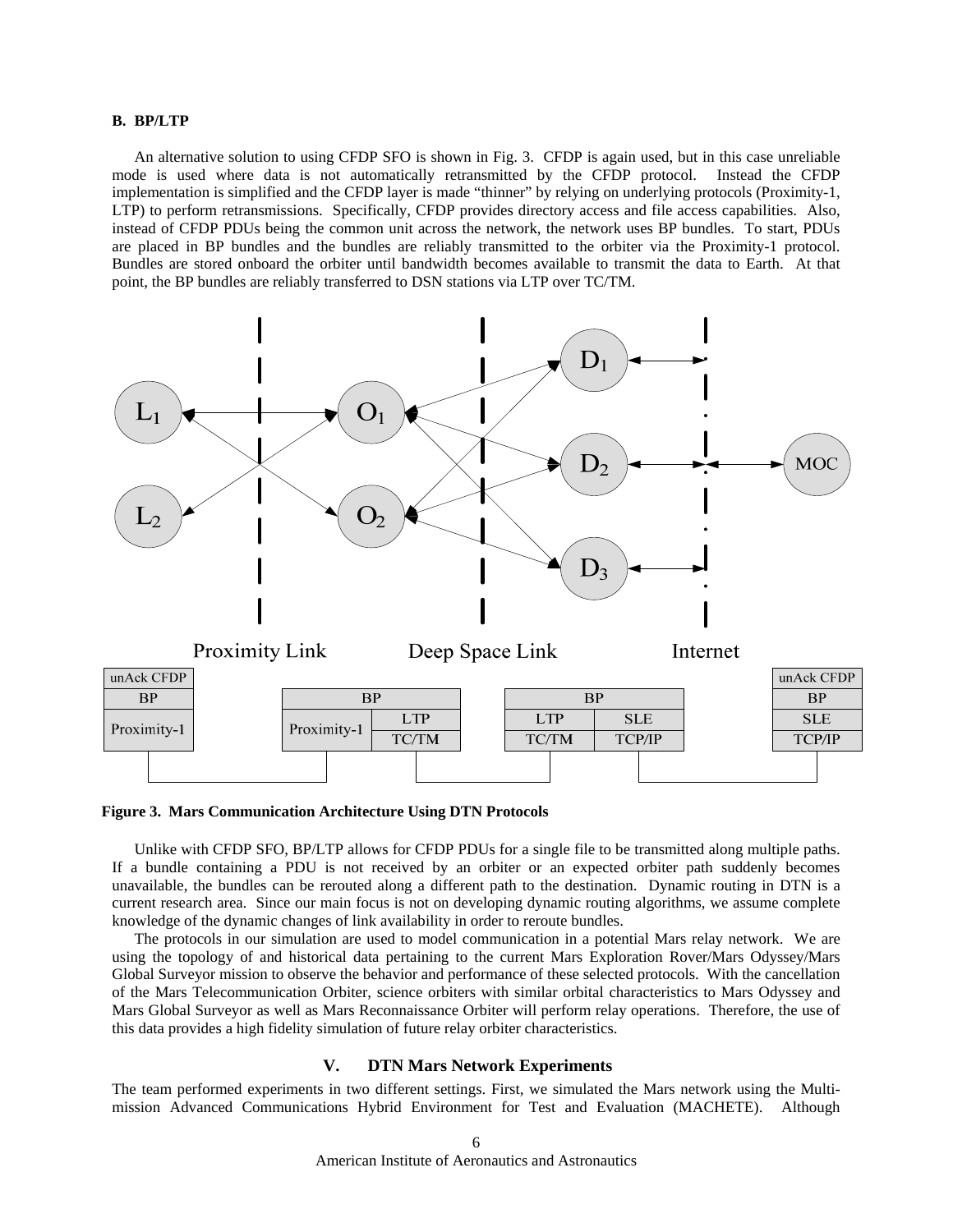MACHETE can be integrated into a hybrid simulation involving software network simulator and testbed, in the fist setting, we simulated the entire network in a discrete event network simulator, running faster than real-time. Secondly, we configured the Next Generation Mars Network Protocol Testbed at the NASA/JPL's Protocol Test Lab to validate our simulation by running live traffic.

### **A. Discrete Event Network Simulation**

In this experiment, we used the MACHETE tool developed at NASA/JPL. The components of MACHETE are software modules. In this stand-alone experiment (not integrating MACHETE to testbeds), the simulation speed is much faster than real-time. In fact, we ran a seven day scenario in a few minutes.

## *1. Network Simulation Tool*

To simulate network protocols, NASA/JPL developed a comprehensive tool MACHETE<sup>10</sup>, tailored to unique characteristics of space networks. The architecture for MACHETE consists of 1) orbital and planetary motion kinetics modeling, 2) link engineering modeling, 3) traffic load generation and space communications protocol models, and 4) external interfaces. At the core of MACHETE network simulator is a discrete event simulator QualNet developed by Scalable Networks, Inc. QualNet is the commercial product of GloMoSim which was developed as part of the DARPA Global Mobile communications networking project. QualNet contains a full contingent of conventional protocols such as the IEEE 802.11/WiFi and Internet protocol standards. The specific space protocol models developed at NASA/JPL are built upon QualNet; these include the complete CCSDS protocol stack: Proximity-1, Packet Telemetry/Telecommand, Advanced Orbiting System (AOS), Space Communications Protocol Standards (SCPS) and CFDP. The most recent additions are models for BP and LTP, built according to specifications of IETF drafts; the effort of BP and LTP modeling are reported in reference<sup>11</sup>.

## *2. Mars Network Simulation*

To simulate our scenario in MACHETE, we assume two generic science orbiters with a similar relay capability along with historical orbital representing expected pass times. We obtained a representative set of data covering a one-week period of relay pass data from the NASA/JPL Planning and Execution Systems Section. We set up our experiments using the corresponding rover-orbiter and orbiter-DSN passes and data rates. To simplify scheduling, we assume that only one orbiter can communicate to a DSN station at any time. This limitation will be removed in future simulations because the DSN is capable of supporting two concurrent communications each involving a unique orbiter and ground station pair.

Our simulator is capable of reading in the delay report files to associate the appropriate propagation delays to each link with respect to time. However, in this initial experiment, we use an average propagation delay computed from delay reports. The reason for this is to simplify the computation of the communication schedules. The simulator is also capable of reading in bit-error-rate profiles per link with respect to time. We did not incorporate bit-error profiles in the experiment because our focus is on the basic functionality of the protocols. We do intend to incorporate bit-error-rate profiles in future simulations.

We assume a data rate of 128 kbps between landers and rovers which is typical for the Mars Exploration Rovers. The link availability as well as data rates for the deep space links were provided by the Planning and Execution Systems team over the representative one-week period. The following tables summarize link availabilities, normalized to simulation period. As we can see, the landers have very limited opportunities to communicate with the orbiters but the orbiters have much more opportunities to communicate with the DSN.

| <b>Contact (percent time)</b> | Orbiter | <b>Orbiter</b> | Total |
|-------------------------------|---------|----------------|-------|
| <b>Lander</b>                 | 3.31%   | 3.44%          | 75%   |
| Lander                        | 3.24%   | 3.57%          | 6.81% |

#### **Table 1. Lander-Orbiter Contacts**

| <b>Table 2. Orbiter-DSN Contacts</b> |  |
|--------------------------------------|--|
|--------------------------------------|--|

| Contact(percent<br>time) | $DSN_1$ | DSN 2  | DSN 3  | <b>Total</b> |
|--------------------------|---------|--------|--------|--------------|
| Orbiter                  | .72%    | 23.22% | 15.2%  | 40.14%       |
| Orbiter                  | '7.69%  | 13.63% | 24.98% | 56.3%        |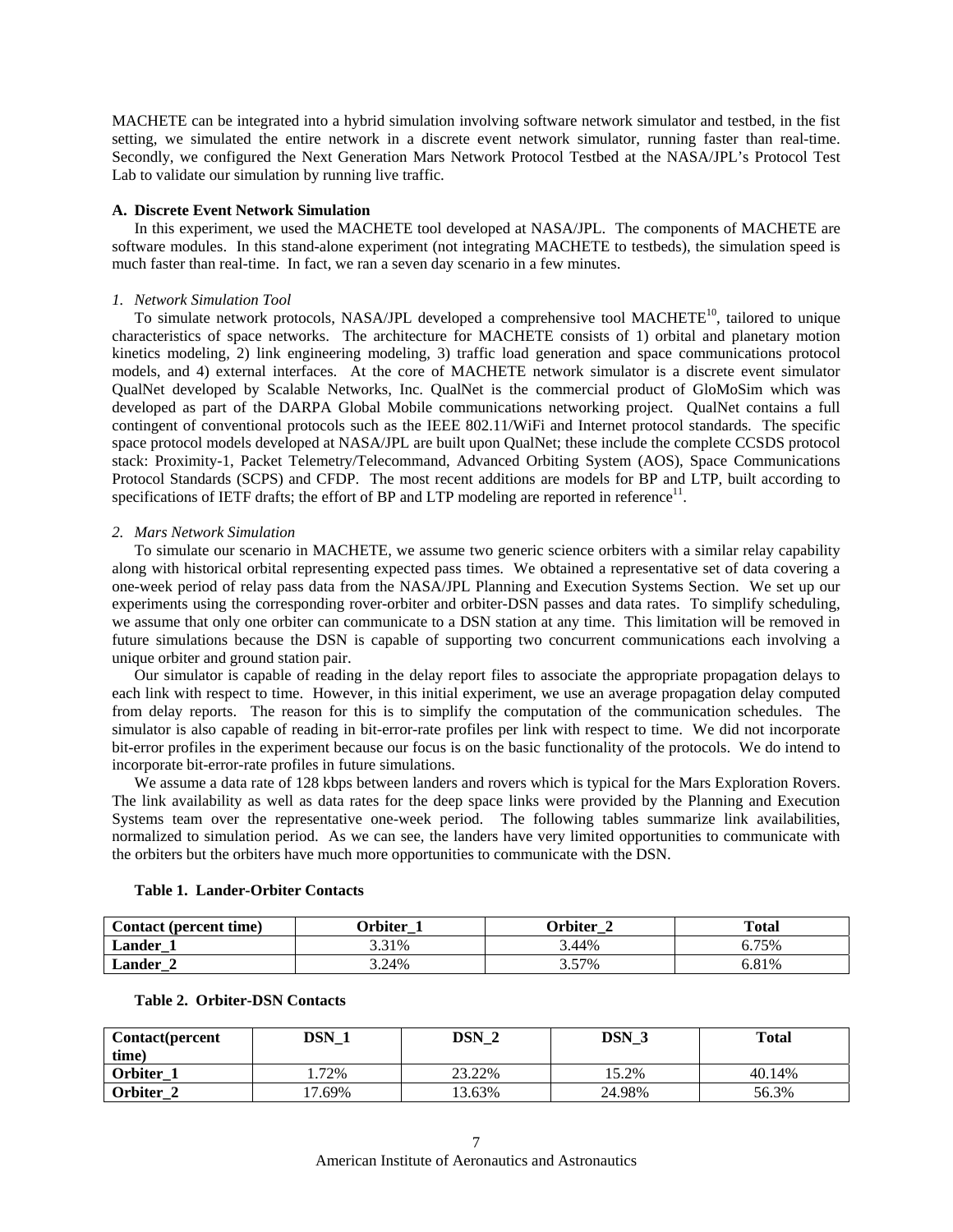All bundles require custody transfer. The Time-to-Live settings for bundles are set high enough to avoid bundle expiration. We assume buffers are large (unlimited) so that data is not dropped. Complete knowledge about link availability is assumed for routing. We do not use Linear Programming to optimize the schedule. Instead, we use a simple "First Contact"<sup>1</sup> and highest data-rate heuristic to route bundles. Although BP can handle data of different priorities, we limit the data traffic to be of the same priority for our first observations. In our experiment, we used the aforementioned network topology and ran BP over LTP over expedited Proximity-1 on lander-to-orbiter links and BP over LTP over TC/TM on deep space links. We assumed a 50% load (link utilization).

In the BP/LTP experiment, Lander\_1 sent 277 bundles to the MOC and Lander\_2 sent 280 bundles to the MOC. Each bundle is 1 Megabyte in size. The bundles relayed by Orbiter 1, Orbiter 2, and by DSN 1, DSN 2, and DSN\_3 are shown in Fig. 4. All the bundles sent by Lander\_1 and Lander\_2 are received at the MOC, as expected. The propagation delay on a proximity link (between lander and orbiter) is 16 ms, the propagation delay on a deep space link is 552 seconds, and terrestrial links (from DSN to MOC) has a propagation delay of 1 ms. Note that the latency for a bundle from a lander to the MOC includes effects of propagation delay, link availability and schedule. The minimum, average and maximum latency for a bundle from a lander to MOC are 6 minutes, 2.4 hours



**Figure 5. Experimental Bundle Latency Distribution in Hours.** 

This exercise tested the basic functionality of the BP/LTP protocols in a multi-hop actual mission scenario with mission data running over typical deep space proximity-link communication protocols. We observed expected and acceptable performance of the protocols in terms of bundle latency and reliability. We conjecture that the latency can be improved by better scheduling algorithms than the simple "first contact" scheduling algorithm, but scheduling is outside the scope of this paper. This result shows that even in a real-world network topology running several complex protocols, BP and LTP proved robust. **Figure 6. Predicted Bundle Latency Distribution in** 



and 20 hours respectively.

Distribution of the bundle delay (including propagation delay, link availability and schedule) is shown in Fig. 5, where the unit on the y-axis is hour. We observe that very few bundles have latency higher than 10 hours. We have correlated the experimental result with our analysis on average and maximum latency according to the specific schedule, and found that the experiment result matches our expectation. Figure 6 shows the predicted latency distribution based on the schedule but ignoring queuing and transmission delay. The predicted and resulting distributions are reasonably similar.



**Hours.**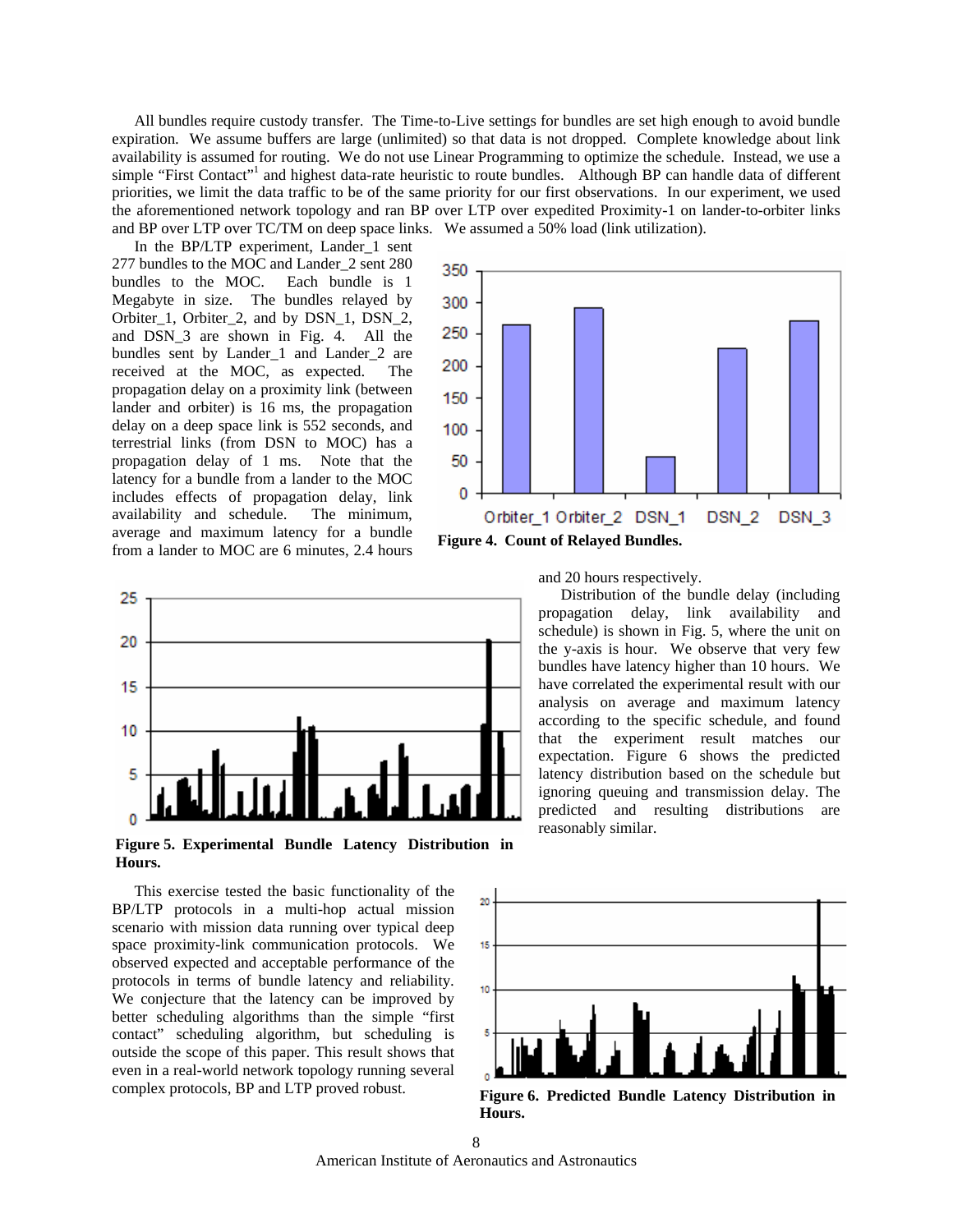#### **B. Hybrid Mars Network Simulation**

The hybrid experiment includes a combination of simulated protocol stacks and the NASA/JPL reference implementation of CFDP. The setup also includes the Channel Simulator to create realistic deep space link conditions. This setup makes an extensive use of NASA/JPL's Protocol Test Lab capabilities as described below.

#### *1. Protocol Test Lab (PTL)*

The Protocol Test Lab's mission is to provide an end-to-end test environment for performance benchmarking and validating the functionality and interoperability of various deep space communication protocols. To mimic the deep space communications architecture, PTL employs a combination of simulation and emulation tools to create realistic space link behavior such as delay and frame error rates along with a combination of protocol stacks. The PTL is equipped with a cluster of thirty-five rack-mounted computers, managed switches, a VPN concentrator, RAD6000, RAD750 flight processor hardware and chassis and UHF radios to provide a rich set of space communications protocol simulation options. Figure 7 summarizes the functional components and their usage at PTL.



**Figure 7. Protocol Test Lab Functional Diagram** 

#### *2. Testbed Configuration*

As shown in Fig. 8, the hybrid testbed is made up for four distinct components, namely the NASA/JPL reference CFDP running over UDP and TM/TC link layers, the Channel Simulator that simulates deep space link conditions and the MACHETE node that simulates Proximity-1 link between the landed assets and the Orbiters. MACHETE, when integrated into the testbed, runs in real-time mode.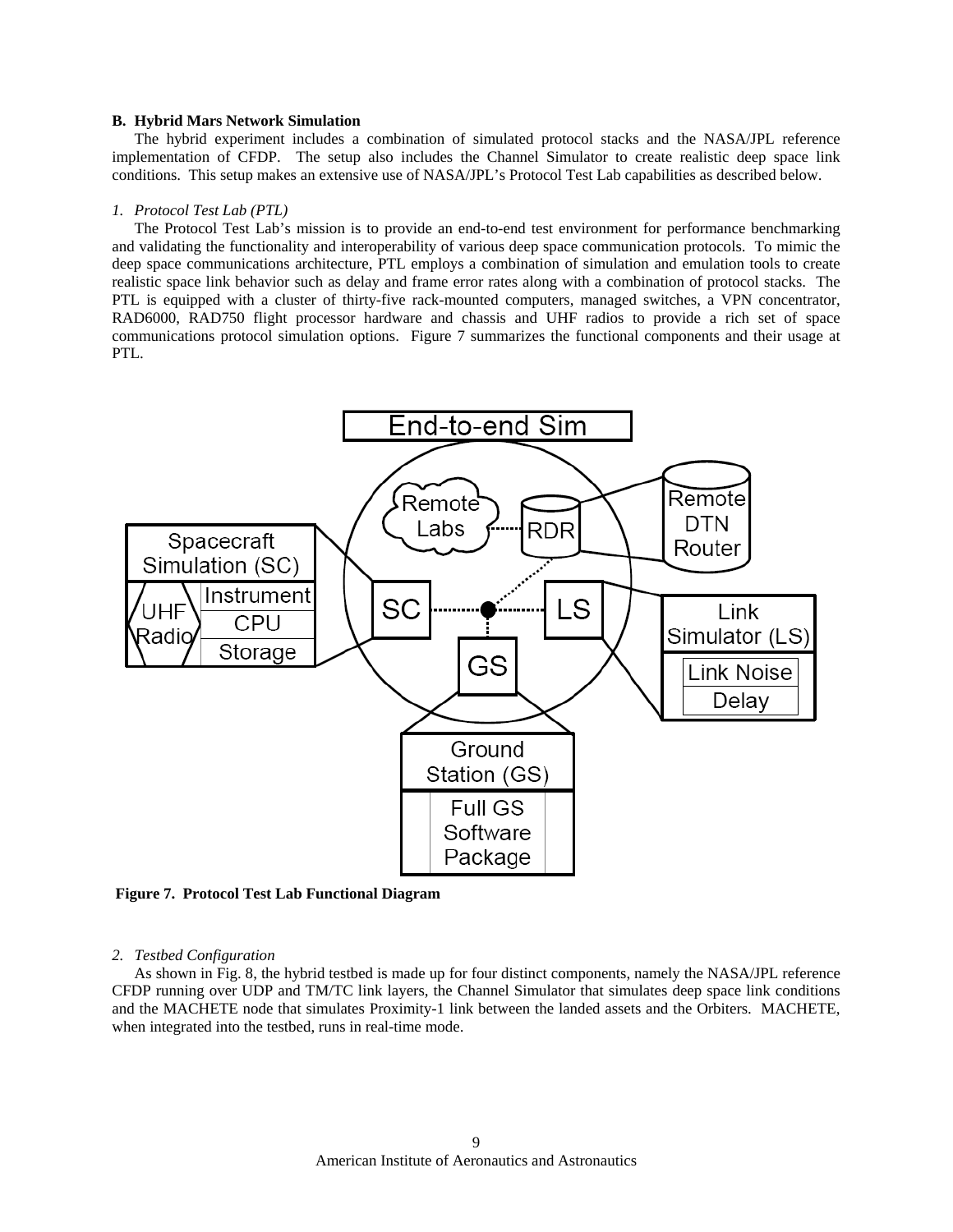

**Figure 8. Protocol Test Lab Mars Network Testbed** 

 The landers, orbiters and the Network Control Center (NCC) ground station each runs CFDP with Extended Procedures to support CFDP relaying across multiple nodes. We run CFDP over UDP between the landers and the orbiters to allow the virtual node in MACHETE (representing the sending node) to capture CFDP messages and pass the information to its Proximity-1 simulated protocol model so that communication effects occur. The Channel Simulator module has the ability to change the link conditions based either on the static frame error rate or the fluctuating link condition models outputted from the Satellite Orbital Analysis Program (SOAP, developed by the Aerospace Corporation). Between the Orbiters and NCC, CFDP is run over TM/TC to create the long haul CFDP protocol stack structure. The whole testbed is running on 100 Mbits/s Ethernet network isolated from all other network traffic except the traffic related to this experiment.

 Our preliminary results show that we have the capability to run this scenario using the Suspend and Resume feature of CFDP to follow the Mars occultation schedule. These initial results show that using CFDP with Suspend and Resume feature can save manual scheduling operational cost and increases the amount of data returned to earth compared to transmitting science data without using CFDP. The detailed quantitative analysis of the increased data return rate and operational cost saving is premature to report in this paper.

## **VI. Conclusion and Future Direction**

As future missions will involve increasingly complex systems, it becomes more important to have standardized communications among the entities. Currently, there is already a suite of CCSDS protocols that support space networking. In this study, we investigate using DTN in conjunction with these standards as well as terrestrial protocols as a common overlay for network entities that may run differing transport protocols.

Using a discrete event network simulation tool and NASA/JPL's models of BP and LTP, we ran experiments to observe the performance of BP over Proximity-1 or LTP. Actual historical mission data on link availability and data rates were used by the simulator. We used a simple scheduling algorithm to compute communication schedule. From our simulation, we observed BP showed almost no performance impact in an actual mission scenario. BP has the additional advantage of being a common overlay that allows for more flexibility in protocol combinations of lower layers.

In addition to using mission data, we built a model in the Satellite Orbital Analysis Program that produced link availability and propagation delays that matched the mission data. This will enable us to generate contacts for time periods other than the one provided by the mission planning team. Future extensions will include stress testing the protocols with higher traffic loads and studying the usage of buffer space. Another extension to this work would be to examine the adaptability of BP to unexpected link/node outages by re-routing dynamically. One approach is to incorporate known research results on DTN routing into the computation and updates of communication scheduling and routing.